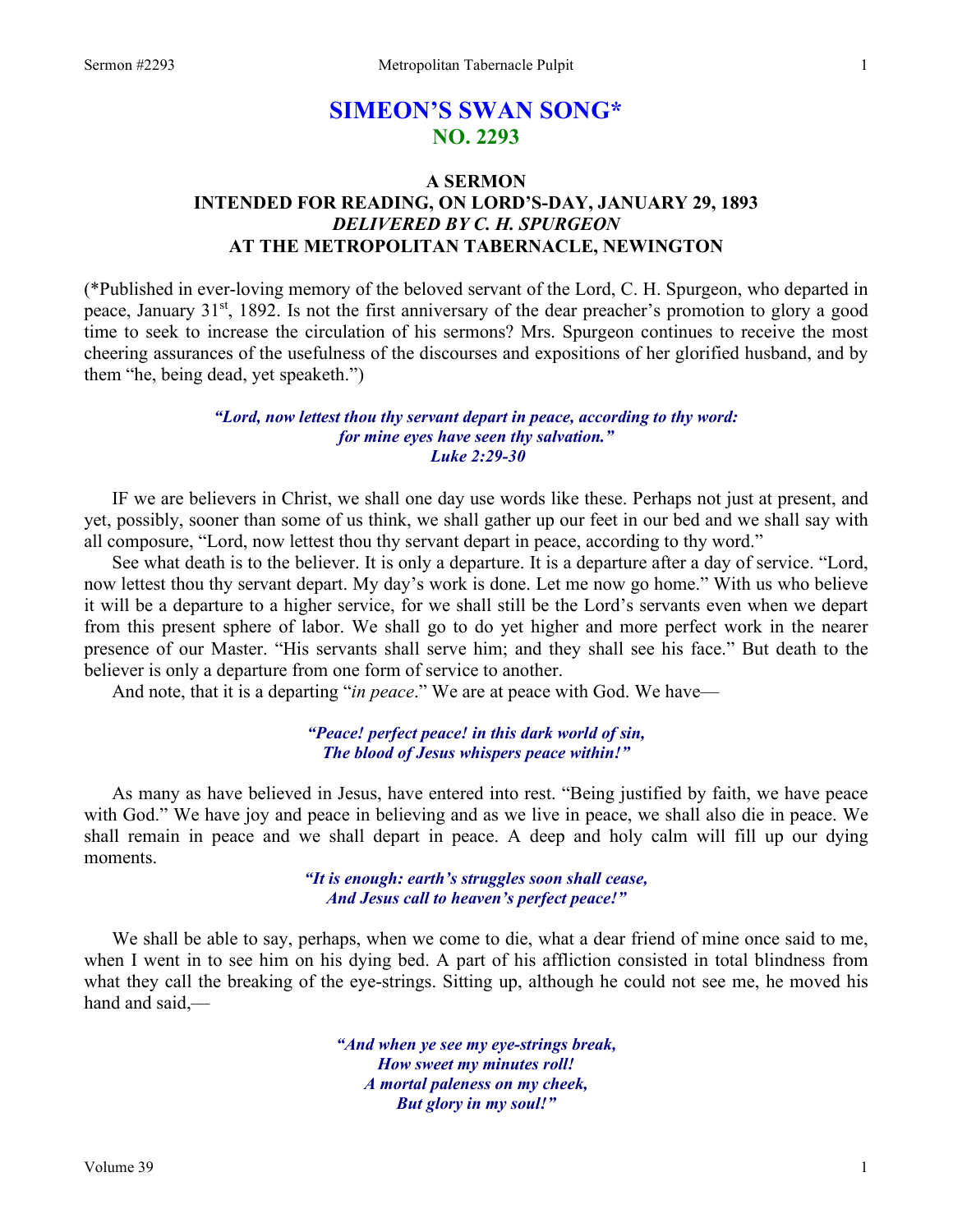So will it be with us—we shall depart in peace. To the believer, death is not a thing to be dreaded he even asks for it, "Lord, now *lettest* thou, *permittest* thou, thy servant to depart in peace. Grant it as a boon, vouchsafe it as a favor." Death to the sinner is a curse, but to the believer it is a form of benediction, it is the gate of life. To the sinner, it is a chain dragging him down to the unutterable darkness of the pit, but to the saint, it is a chariot of fire bearing him aloft to the heaven of light and love.

Note, also, that Simeon said, "Lord, now lettest thou thy servant depart in peace, *according to thy word*." Did you not notice, in our reading, what Luke says about Simeon in the twenty-sixth verse? "It was revealed unto him by the Holy Ghost, that he should not see death before he had seen the Lord's Christ."

The prophecy had been fulfilled, he had seen the Lord's Anointed. There was nothing more for him to desire upon earth, so he said, "Lord, now lettest thou thy servant depart in peace, according to thy word: *for mine eyes have seen thy salvation*." The reason for Simeon's holy calm, the cause of his finding death to be nothing but a departure out of this world, lies in this fact, that he could say, "Mine eyes have seen thy salvation." It is of that blessed fact that I am going to talk tonight as the Spirit shall help me.

I do not suppose that everybody here can say, "Lord, now lettest thou thy servant depart in peace." Some of you would not depart in peace if death came to you as you now are. Dear friend, if you are not prepared for death and judgment, you had better pray, "Lord, let me stay here till I have found peace with You; and then let me depart in peace whensoever You will."

I shall at this time take the innermost sense of the text, dwelling upon these words of Simeon, "Mine eyes have seen thy salvation." There were others who had seen the baby Christ with their natural eyes, but Simeon had seen, in the babe, Christ, the salvation of God, not with his outward eyes, but with the inward perceptions of his spirit.

I hope that many here present can say that they have seen, and do see, in Christ, God's salvation, and their salvation given to them of God. If so, I am sure that they feel ready to live, or ready to die. But if it be not so with any of you—if you cannot say, "Mine eyes have seen thy salvation," you cannot pray, "Lord, let thy servant depart in peace."

What, then, do these words mean, "Mine eyes have seen thy salvation"? I will try to explain their meaning in my discourse tonight and when I have finished, I think you will see that there are these five things included in this utterance of old Simeon. First, here is *clear perception.* Next, *perfect satisfaction.* Then, *happy unbinding*. Then, *dauntless courage.* And finally, *joyful appropriation*.

**I.** The first thing for us to notice in Simeon's swan song is CLEAR PERCEPTION—"Mine eyes *have seen* thy salvation."

Some people are very hazy in their religion—they "see men as trees walking." They see things as we see them in London in a fog. That is to say, we do not see them clearly, we cannot see them distinctly, and yet we do see them after a fashion. The fault with a great many Christians, nowadays, is that they have only just light enough to see things as in a mist—they have not discerned clearly the sharply-cut image of the truth.

But Simeon could say, not, "I think I see the salvation of God in Christ. I hope I do. Perhaps I do. But he could say, "Mine eyes *have seen* thy salvation." Oh, happy are you, my dear friends, tonight, if you can distinctly and clearly see in Christ Jesus, the salvation of God!

True, Christ was but a baby then, and Simeon could easily hold Him in his arms, yet his faith could see everlasting salvation, *infinite salvation within God incarnate*. God has come into our world and has taken upon Himself our nature. He that was born at Bethlehem was "very God of very God." He that trod the acres of Palestine, as He went about doing good, was the same who "was in the beginning with God," without whom was not anything made that was made.

Christ is God. "The Word was with God, and the Word was God," but it is equally true that "The Word was made flesh, and dwelt among us, (and we beheld his glory, the glory as of the only begotten of the Father), full of grace and truth."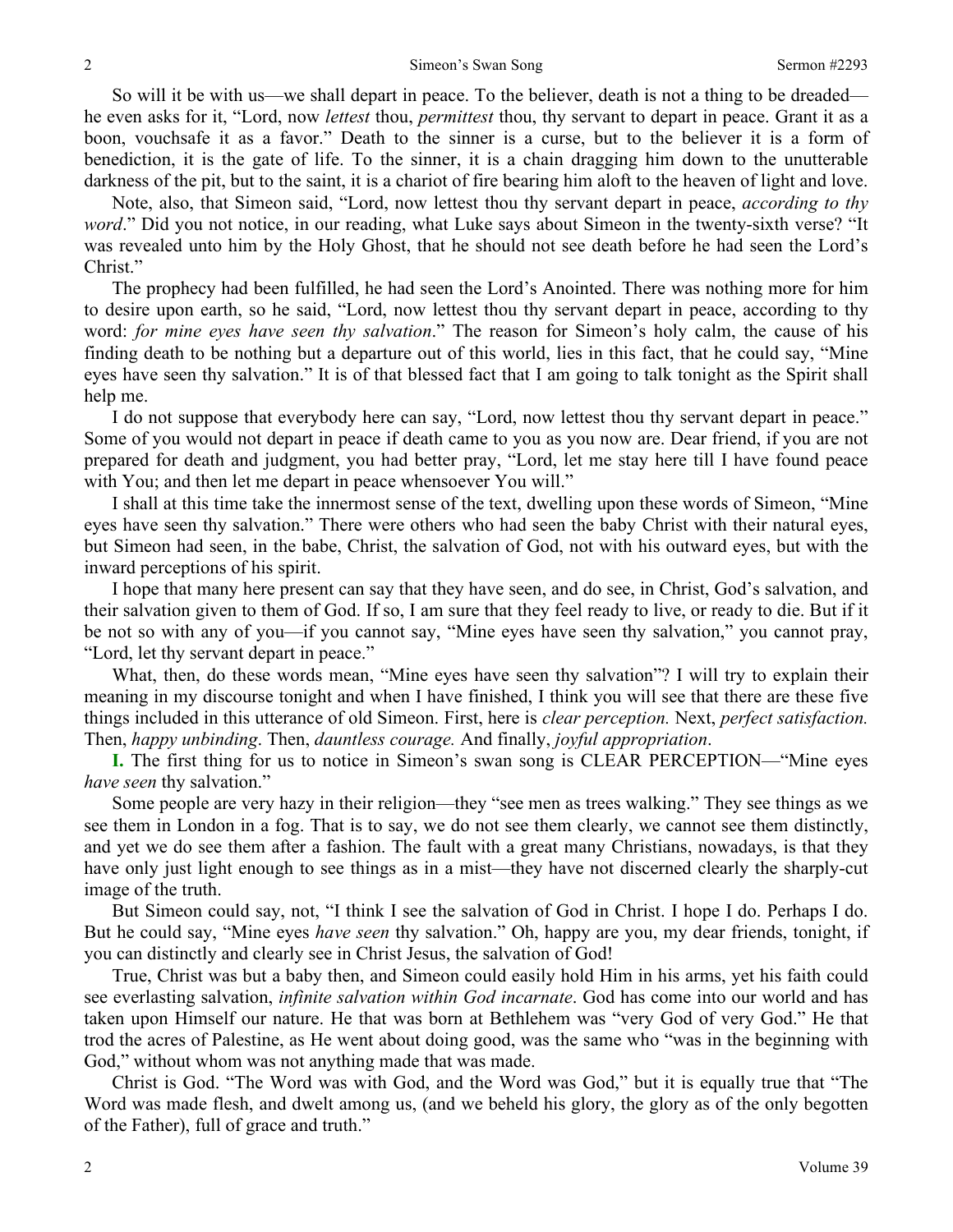*"It is my sweetest comfort, Lord, And will for ever be, To muse upon the gracious truth Of Thy Humanity.* 

## *"For ever God, for ever man, My Jesus shall endure; And fixed on Him, my hope remains Eternally secure."*

Now, this Christ took upon Himself the sins of all His people. "Who his own self bore our sins in his own body on the tree." "The LORD has laid on him the iniquity of us all." And sin, being laid on Christ, it remained no more on those from whom He took it. He bore it that they might not bear it. He suffered the consequences of their sin that they might never suffer those consequences.

Jesus made an atonement to the justice of God—He vindicated and honored the perfect law of the Most High. When I see Christ on the cross, Christ in the tomb, Christ risen from the dead, Christ at the right hand of God, I understand that He took away my sin. He died. He was buried. He came forth from the grave, having destroyed my sin and put it away—and He has gone into the heavens as my Representative, to take possession of the right hand of God for me, that I in Him and with Him may sit there forever and ever.

To me, Christ's sacrifice is a business transaction as clear and straight as mathematics could make it. I care not that men decry what they call "the mercantile theory of the atonement." I hold no "theory" of the atonement. I believe that the substitution of Christ for His people is the atonement for their sins. And that there is no other atonement—but that all else is theory.

This is to me so clear, so true, so definite, that I can venture to say with Simeon, when I have seen Christ, especially Christ crucified, Christ glorified, "Mine eyes have seen thy salvation." Clear perception, then, is the first meaning of Simeon's words.

You young people who have come to believe in Christ, *get clear perceptions as to how Christ is God's salvation*. Do not mix and muddle things up as so many do, but accept Christ as your Substitute, as "the Lamb of God, which taketh away the sin of the world." Believe that on the cross He paid your debt, discharged your liability, and bought you with a price—so that you are His, and His forever and ever.

You will never have peace in death—I do not see how you are to have solid rest in life—without a sharp, crisp, clearly-cut idea of how Christ is the salvation of God. The bulk of people do not see it and they therefore miss the comfort of it. The comfort of a man, immersed in debt, is assured if he has a friend who bears his burden and pays his debt for him—then he feels that he is clear of all his former liabilities.

I declare, before the living God, that I know of no solid comfort for my heart tonight but this—the chastisement of my peace was upon Him and with His stripes I am healed. May you get a clear perception of this great truth now!

**II.** But next, when Simeon could say, "Mine eyes have seen *thy* salvation," he had PERFECT SATISFACTION in Christ.

You observe, he takes Christ up in his arms, and says, "Mine eyes have seen," not, "a part of thy salvation," but "*thy salvation*." He is not looking to anything else for salvation, but only to that Man-Child, seeing all that that Man-Child will do, and bear, and suffer—recognizing in Him the two natures, the divine and the human—and as he clasps Him to his breast, he says, "Mine eyes have seen thy salvation. It is enough, I have here all that I want. Lord, now lettest thou thy servant depart in peace, according to thy word: for mine eyes have seen thy salvation."

Beloved friends, have you ever done with Christ what old Simeon did? "He took him up in his arms, and blessed God." All that you need to save you, lies in Him. I have known the Lord now for some forty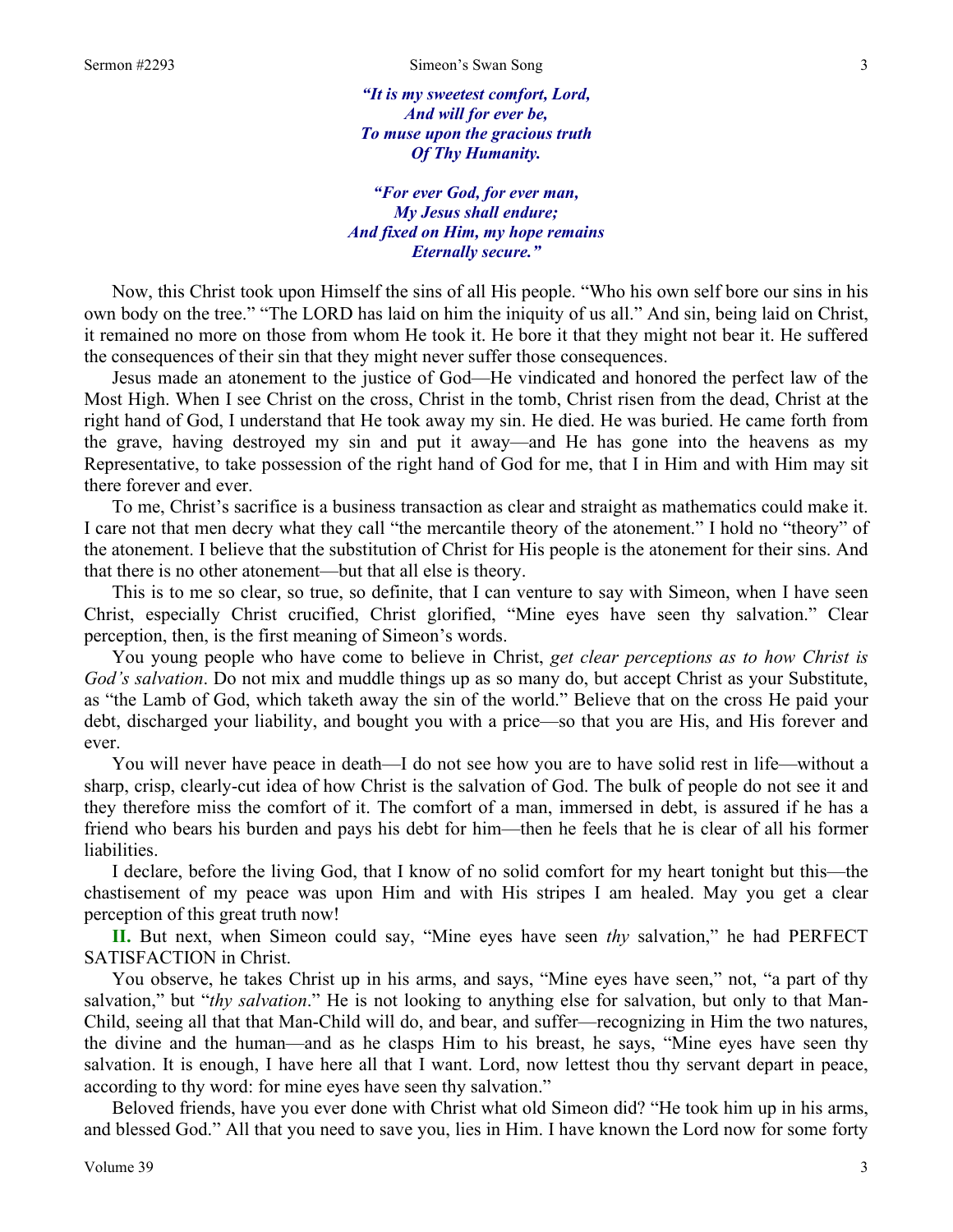years, or thereabouts. When I first came to Him, I came as a sinner, without any works of my own which I could trust or any experience upon which I could rely. And I just rested my whole weight upon the finished work of Christ.

Now, after forty years of service, and nearly forty years of preaching the Gospel, have I any works of my own to add to what Christ has done? I abhor the thought of such a thing. Have I even the weight of a pin's head that I dare put into the scale with my Lord's merits? Accursed be the idea! More than ever do I sing,—

## *"Nothing save Jesus would I know,"*

and nowhere would I rest but in Him alone.

Now, dear Christian friends, I know you understand this, that Christ is an all-sufficient Savior, that He is all your salvation and all your desire. And yet, perhaps, you are tempted at times to think that you must be this, or you must do that, or you must feel the other, or else Christ is of none effect to you. Think not so, but rest wholly and alone on Christ.

Say, "I rest in Him, whether I am a saint or a sinner, whether I have bright frames or dark frames, whether I am useful, or whether I am defeated in my service. I have no more to trust in when I rejoice in the light of God's countenance than I have when I walk in darkness, and see no light. Christ is everything to me at all times—a winter Christ and a summer Christ—all my light when I have no other, and all my light when I have every other light."

> *"My hope is built on nothing less Than Jesus' blood and righteousness; I dare not trust the sweetest frame; But wholly lean on Jesus' name. On Christ the solid Rock I stand, All other ground is sinking sand."*

God bring you to this, that you may say, "I have seen Christ, mine eyes have seen God's salvation. I am perfectly satisfied. I want nothing else." Does a man pluck me by the sleeve, and say, "I will tell you something worth hearing"? My good fellow, go and tell it to somebody who wants to hear it, for I do not. I have heard all the news I want when I have heard of *eternal salvation* by Jesus Christ.

**III.** Now, thirdly, notice that there is in Simeon's words, "Mine eyes have seen thy salvation," a kind of HAPPY UNBINDING.

The man has been, as it were, bound. But He says, "Lord, now lettest thou thy servant *depart in peace*. Every fetter is now broken. I have seen thy salvation, Lord, I am not tied to life, nor tied to home, nor tied to comfort, nor tied even to Your temple. Now, Lord, I can go anywhere, departing in peace, for mine eyes have seen thy salvation."

Is not that a grand utterance of old Simeon? The most of us are tied in one way or another and we find it hard to cut ourselves loose. With many of us, the first part of our life is often spent in tying ourselves down to this world, and by and by, we feel that we are too much tied, bound, hampered, hindered—and we cry out, "How shall we get free?"

The only way to get free is to get Christ. "If the Son shall make you free, ye shall be free indeed." If you take Christ in your arms and say with Simeon, "Mine eyes have seen thy salvation," you can then say, "Everyone else and everything else may go now.

> *"Yea, shouldest Thou take them all away, Yet will I not repine; Before they were possessed by me, They were entirely Thine.*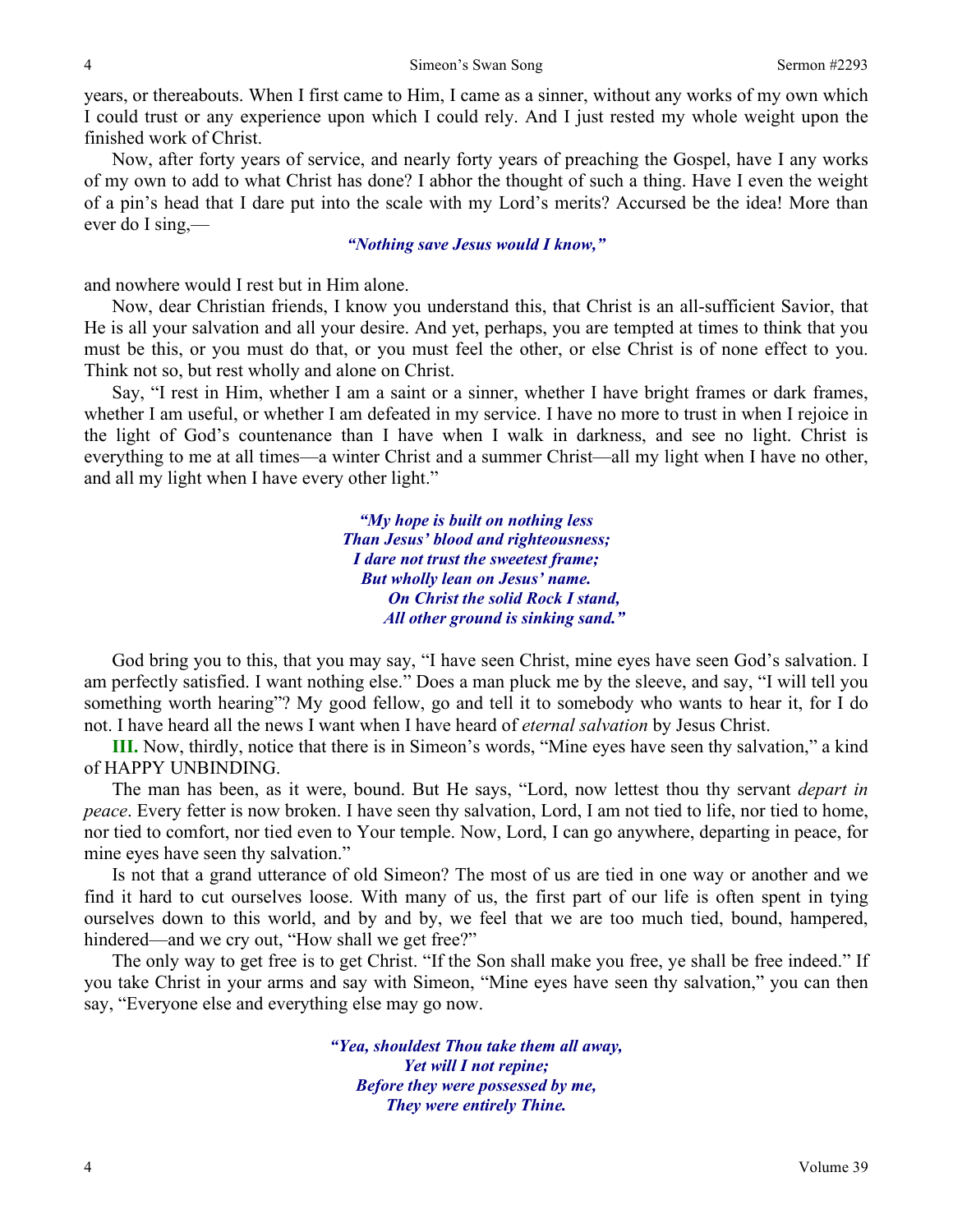"And as You have given me Christ, You may do what You will with me as to other things."

Where Christ is not valued, gold becomes an idol. Where Christ is not prized, health becomes an idol. Where Christ is not loved, learning and fame become idols. Where Christ is not first and foremost, even personal beauty may become an idol. But when Christ becomes our all in all, because our eyes have seen His salvation, then the idols fall, Dagon is broken.

We are emancipated and we can say concerning all these things, "Ay, whether you come or whether you go, you are not lords of the house—you are but comers and goers unto me henceforth and forever, for a clear conception that Christ is God's salvation, and a full grasp of Him as mine, have set my Spirit free from every fetter that hitherto held me in captivity."

**IV.** I must not pause here, because I want you to notice how being able to say, "Mine eyes have seen thy salvation," gives to a man DAUNTLESS COURAGE.

He who has once seen Christ as God's salvation is not afraid to see death. "Now," says he, "I can look death in the face without dread, for I have seen God's salvation." He is not afraid of that tremendous judgment seat which will be set in the clouds of heaven, for He who will sit upon that judgment seat is God's salvation to us who believe.

The man who is "looking unto Jesus" is not afraid of the day when the earth will rock and reel, and everything based upon it will shake to its destruction. He is not afraid of the star called Wormwood, nor of seeing heaven and earth on a blaze. "Mine eyes have seen thy salvation," says he, and he bears this glorious vision about with him wherever he goes. It is more to him than any earthly charm could be, it is more powerful than the most potent charm of the mystic or the magician. Such a man is safe. He must be safe—his eyes have seen God's salvation.

If you would have a courage of the truest kind, that needs no stimulus of drink, and no excitement of the noise of trumpet and of drum—the calm courage that can suffer pain, that can bear rebuke, that can endure slander, that can stand alone, that could stand foot to foot with the infernal fiend himself, and yet not be afraid—if you would have such courage as that, you must get Christ in your arms, for then shall you say with Simeon, "Lord, come what may, I have nothing to fear, for mine eyes have seen thy salvation."

> *"Fearless of hell and ghastly death, I'd break through every foe; The wings of love, and arms of faith, Should bear me conqueror through."*

**V.** I will not detain you much longer, for the time is well-nigh spent, but I would say this one more thing, He who lays hold on Christ, makes a JOYFUL APPROPRIATION of Him. His sight of Christ, his clear apprehension of what Christ is, is accompanied by a personal appropriation of Christ to himself.

This is the matter that puzzles many. I have, during the past week, talked with several people who have heard from me concerning the way of salvation and the preciousness of Christ, and the question of many of these inquirers has been this, "How can we get hold of Christ? We believe that all you say about Him is true. Christ is God's salvation, but how can we take Him to be ours? You seem to treat Christ as if He were yours beyond all question. How can we learn to do the same?"

My answer is, when you once know how the Savior saves, and how He is God's salvation, trust Him to save you. That trust grips Him, holds Him—and if you can hold Him—He is yours. We have certain rights of property extant among us and a man may have to bring his title deeds to prove that a house is really his own.

But in the kingdom of grace, the only title deed you want is that you have hold of Christ. May I take Him, then, without any right? Yes, taking Christ gives you the right to take Him. "To as many as received him, to them gave he power to become the sons of God."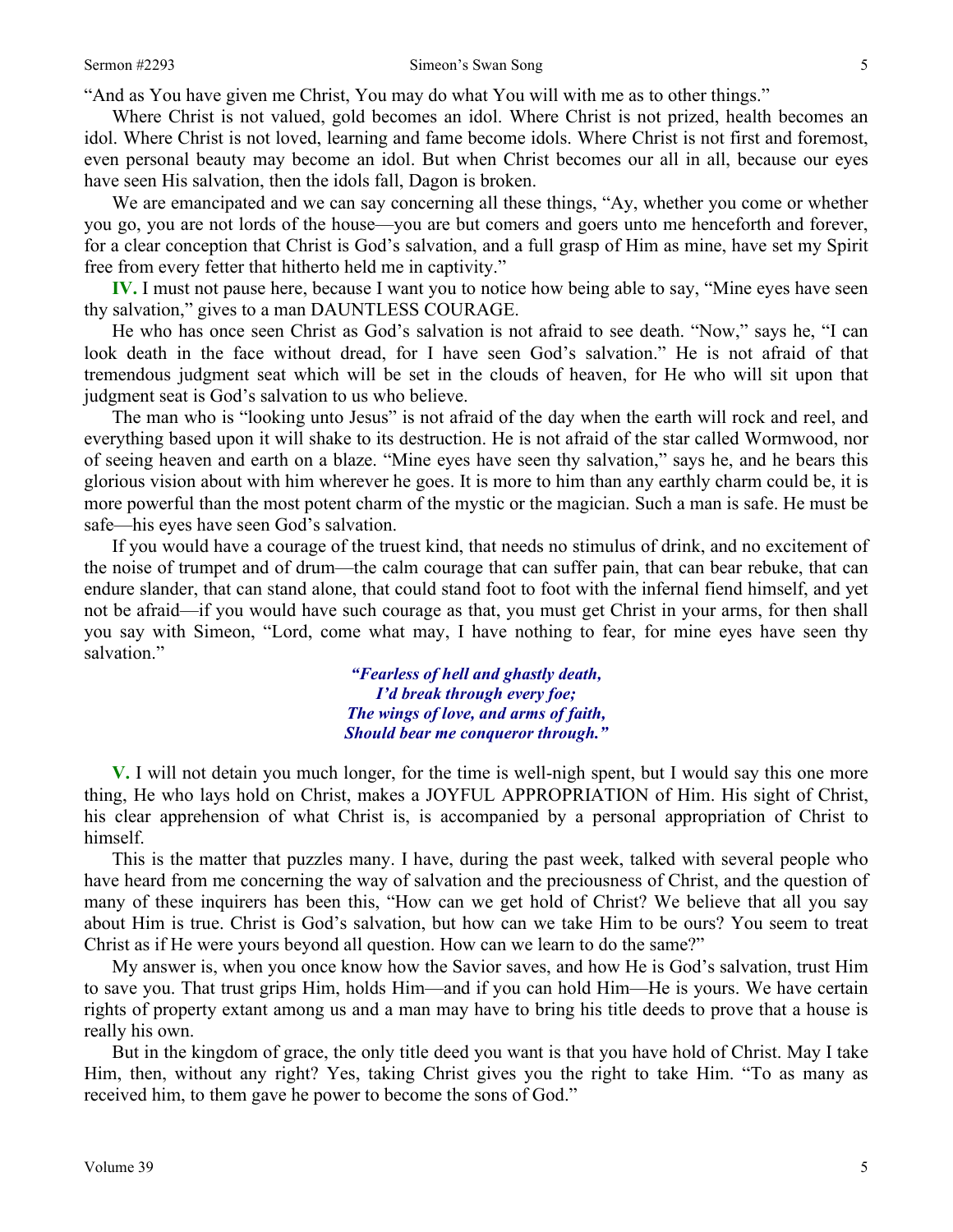There is a piece of bread on yonder table. I mean to have it for my own. It will be of no use for you to dispute with me about the matter, for I shall put it beyond all dispute. How? I shall take that bread in my hand. Well, you can wrench it from me. I shall do more than that—I shall eat it. I shall digest it—it will become a part of my own being. You will not get it away from me, then—and I do not care if you go to the law with me to try to get it. Possession is more than nine points of the law in such a case as that. Digestion and assimilation will be ten points of the law, certainly.

Now, it is just so with Christ. Poor soul, take Him, believe Him, trust Him, appropriate Him. Trust Him more, and more, and more. The more the devil tries to take Him from you, trust Him the more. Plunge yourself deeper and deeper still into this sea of salvation, and trust Christ still more.

Perhaps someone says, "But how may I know at first that I have a right to trust Christ?" You have a right to trust Christ because you are commanded to do it. "Believe on the Lord Jesus Christ, and thou shalt be saved." "He that believeth and is baptized shall be saved." Make a dash for this great blessing. Take Christ tonight, whether or no, for though it should seem like robbery to you to take Him, yet if you once have Him, He will never be taken away from you.

Make a dash for Christ, I say, tonight, and take Him, saying, "I believe Him. I trust Him. I rest myself on Him." Heaven and earth shall pass away, but if you do trust Christ, you shall never be ashamed. There was never a man yet who dared trust Christ and yet found that Christ was not equal to his need, or that He did not fully supply all his wants.

Simeon took Christ up in his arms. Somebody might have said, "Old man, what have you to do with the new-born King? Old man, you may be just and devout, but dare you handle the Incarnate God? Dare you handle Him upon whose shoulders God has laid the key of His kingdom, whose name is called Wonderful, Counselor, The Mighty God, The Everlasting Father, The Prince of Peace? Dare you touch Him?"

Yes, He dares do it. He takes Him up in his arms, he clasps Him to his heart, he rejoices over Him, he is ready to die with delight now that he has found Christ. Come, poor troubled ones, come tonight and take Christ into your arms! And you, dear saints of God, who have done this long ago, do it again! Take Him right up into your arms, as though He were still a babe. Take Him to your heart and say, "He is everything to me—my love, my hope, my brother—this blessed Incarnate God, who loved me and gave Himself for me." If you can do this, it shall be well with you now, it shall be well with you in death, it shall be well with you throughout eternity.

Have I among my hearers any who are postponing this all-important business, putting it off till a more convenient season? Let me tell them something that ought to warn them of the risk they are running. Once upon a time the prince of darkness said to the evil spirits under his command, "I want to see which of you can be my best servant. The Gospel is being preached in various places and many persons are hearing it, and I am afraid that my kingdom will suffer loss. Unless something can be done, I fear that many will desert from under the black flag and enlist under the standard of Jesus of Nazareth. I would fain prevent this—which of you will help me?"

Then up rose one who said, "I will go forth and say that the Bible is not true, that Christ is not God, and that what is preached is not the truth." But the great prince of the pit answered him, "You will not serve my turn just now. There are a few places where you will be very useful, but the most of those who are listening to this Word will laugh at you and drive you back. You smell too much of the place where you go on my errands. You cannot do what I want now."

Up stood another of the evil throng and said, "Let me go and I will bring forth certain new views of truth and various fresh doctrines, and with these I will turn aside the thoughts of men from the old faith." But the prince of the power of the air replied, "You, too, are a good servant of mine, and you stand me in good stead at other times, but just now you are not the one for the task I propose."

Then out spoke one who said, "O prince of darkness, methinks I am your good soldier on this occasion. Here am I, send me." "And what will you do?" said Beelzebub, "What will you do?" "I will go forth and tell the people that the warnings of the preacher are true and the voice of the Gospel is the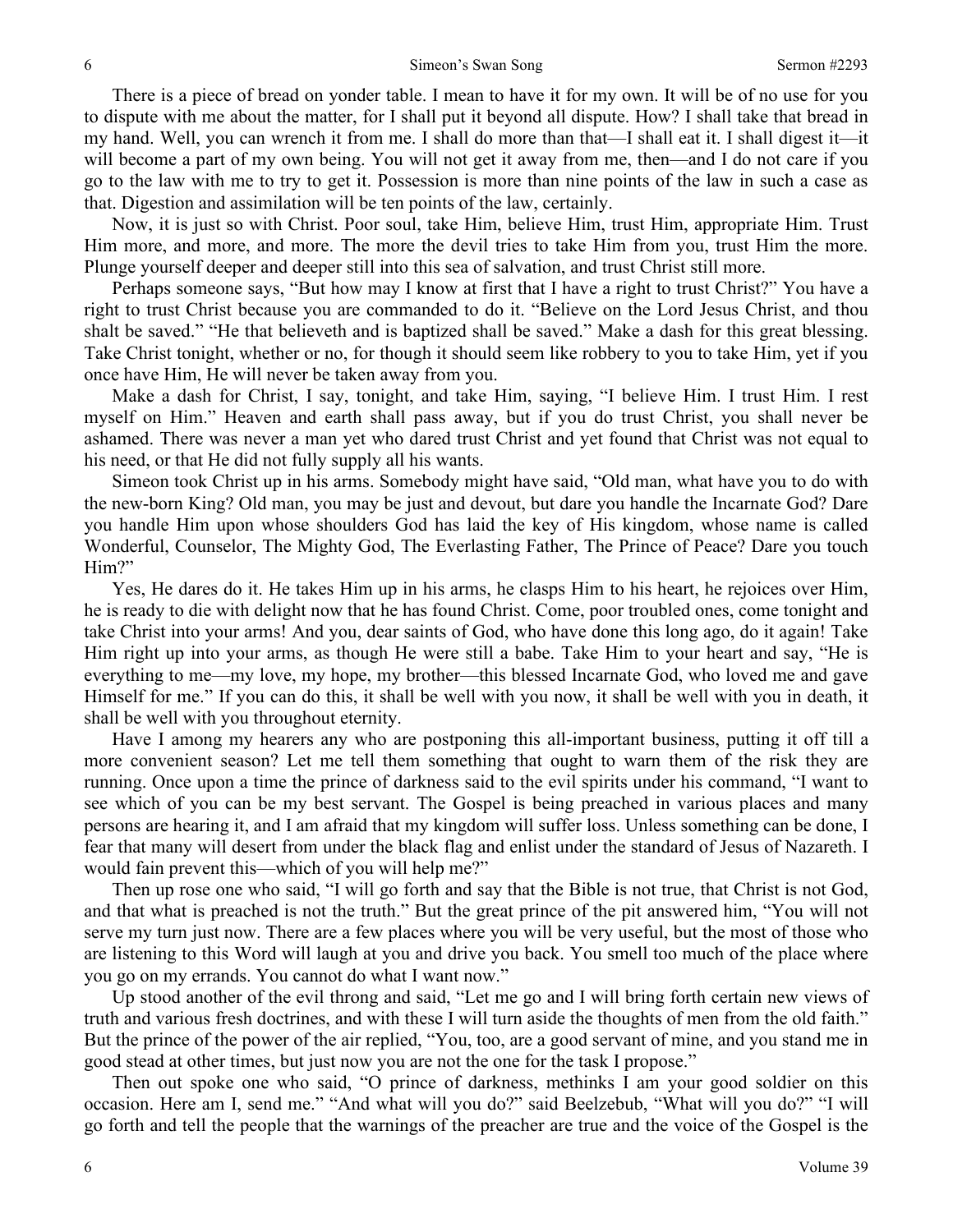### Sermon #2293 Simeon's Swan Song 7

voice of God. I will not awaken and arouse them by any sort of opposition, but I will tell them that there is time enough, by and by, to attend to these things. I will bid them wait a little longer and bide their time. I will put this word into the mouth of each one, that he may say to the preacher, 'Go thy way, for this time. When I have a convenient season, I will call for thee.'"

Then the grim master of the pit smiled and said, "Go your way, my faithful servant, you are he that shall carry out my purpose right thoroughly, and so shall you foil the preacher—and the Word that he utters shall fall to the ground." Is there not a message here for someone who is listening to my words?

"Mine eyes have seen thy salvation." How I wish that I could make some here, who do not know it, understand how divinely simple is the way of salvation! You are a sinner, guilty and condemned. Christ becomes a man, takes your sins, suffers in your stead. You accept Him to stand for you. You permit Him, by your faith, to be accepted as your Substitute, and His pains are put down instead of yours, and you are "accepted in the beloved," and saved in Him.

Oh, if you could but do this—and you may do it tonight before you leave this place, and I hope you will—if you do this, whether you be old or young, there will come to you a heartful of benediction for life, and the best of all preparations for death. Truly happy shall you be if you can say, "Mine eyes have seen thy salvation."

I seem as if I did not need to see anything else, after having seen Christ as God's salvation. There is a story told of Mohametans, who often are very fanatical, and do very strange and horrible things in their fanaticism. But they have been known to go to Mecca, to see the tomb of their prophet, and when they have seen his tomb, they have taken a hot steel and have drawn it across their eyes, that they might never see anything else—that indeed they might die with the view of the false prophet's tomb as their last sight.

Now, that is not what we do, but still we would act in the spirit of it. "Mine eyes have seen thy salvation." People say, "See Naples and die." They mean that it is so lovely that when you have seen it, there is nothing more to see. See Christ, and what else is there to see? Now, whether you sail over the blue sea beneath a bluer sky, or dive into the deeps of this murky atmosphere—whether you are in a palace or in a dungeon, sick or full of bounding health—all these are items of small consequence.

If your eyes have seen God's salvation, for God has blessed you as only God can bless you. Go and live in peace and go and die in peace—and praise the name of Him who gave you such a Savior to see, and the power to see Him.

The Lord bless you, beloved! Amen and amen.

## **EXPOSITION BY C. H. SPURGEON**

## *LUKE 2:21-38*

**Verse 21.** *And when eight days were accomplished for the circumcising of the child, his name was called JESUS, which was so named of the angel before he was conceived in the womb.* 

Although the old law ends with Christ, it is very instructive to notice that He came under the law and conformed to all its appointments. Jesus, therefore, had to be circumcised. In Him the law was fulfilled in every point, even to the jots and tittles—nothing was omitted. Behold how perfect is the righteousness which He wrought out for His people!

**22.** *And when the days of her purification according to the law of Moses were accomplished, they brought him to Jerusalem, to present him to the Lord;* 

Everything was done that was required by the Jewish law, you see. "When the fullness of the time was come, God sent forth his Son, made of a woman, made under the law, to redeem them that were under the law, that we might receive the adoption of sons." "Being found in fashion as a man," and a man under the Jewish law—Jesus and His parents were obedient to all its requirements.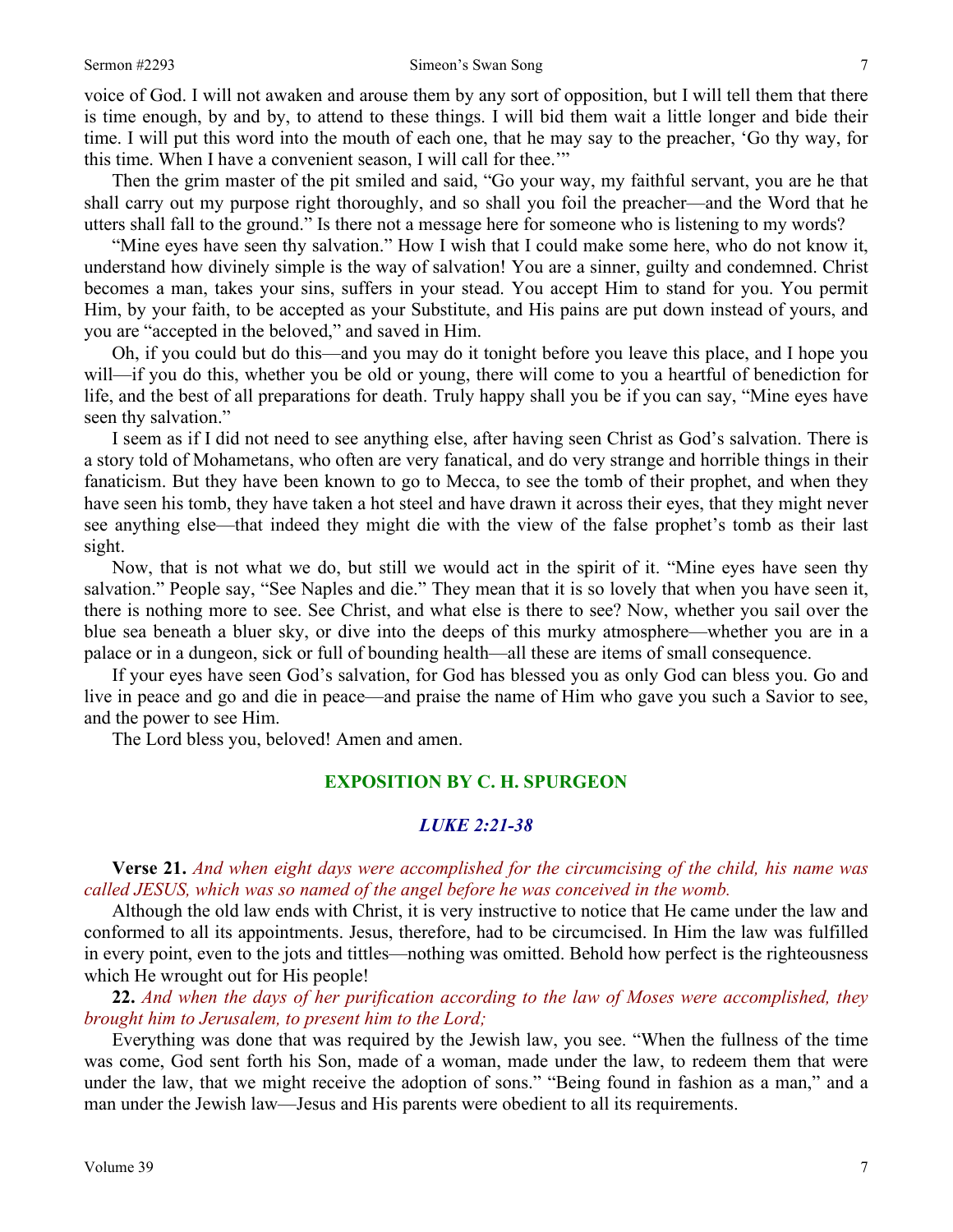**23-24.** *(As it is written in the law of the Lord, Every male that openeth the womb shall be called holy to the Lord;) and to offer a sacrifice according to that which is said in the law of the Lord, A pair of turtledoves, or two young pigeons.* 

This proves the poverty of our Lord's parents. If they had been able to bring a costlier sacrifice, they should have done so. The law required the offering of a lamb for a burnt offering, but there was a gracious provision in the case of the poor mother—"If she be not able to bring a lamb, then she shall bring two turtles, or two young pigeons; the one for the burnt offering, and the other for a sin offering: and the priest shall make an atonement for her, and she shall be clean."

Even in the case of a working woman, the birth of her first-born son required from her a sacrifice, but it might be of the smallest kind—"A pair of turtledoves, or two young pigeons." Think of your Lord Himself redeemed by a sacrifice, a pair of doves offered in His stead! What a wonderful coming down to our condition and position was this!

**25.** *And behold, there was a man in Jerusalem, whose name was Simeon; and the same man was just and devout,* 

He blended in his character his duty to man and his duty to God—"he was just and devout."

## **25.** *Waiting for the consolation of Israel:*

His devotion was not that of a blind devotee. He had eyes of expectation. He was expecting the Messiah to come, who is, "the consolation of Israel."

**25-26.** *And the Holy Ghost was upon him. And it was revealed unto him by the Holy Ghost, that he should not see death, before he had seen the Lord's Christ.* 

That which the Holy Ghost reveals will assuredly come to pass, as it did in the experience of old Simeon.

## **27.** *And he came by the Spirit into the temple:*

Men who have the Spirit will be led by the Spirit. Simeon came into the temple at the right moment. Just when a young man was entering, with his wife and new-born child, "He came by the Spirit into the temple."

**27-28.** *And when the parents brought in the child Jesus, to do for him after the custom of the law, then took he him up in his arms,* 

He came in, I say, at the right time. Did ever anybody, who was not led by the Spirit, find Christ? Somebody has come in here tonight and he does not know why he has come—he has been led here by the Spirit that he may see Jesus, and may have such a sight of Him as shall be his salvation. God grant that it may be proved that many an aged Simeon has traveled here this Sabbath night, led by the Spirit for this purpose, to find the Savior in His own house!

**28-32.** *And blessed God, and said, Lord, now lettest thou thy servant depart in peace, according to thy word: for mine eyes have seen thy salvation, which thou hast prepared before the face of all people; a light to lighten the Gentiles, and the glory of thy people Israel.* 

Simeon had studied the ancient prophecies to good purpose and he perceived from them that "the Lord's Christ" would be "a light to lighten the Gentiles" as well as "the glory of" God's ancient people, "Israel."

**33.** *And Joseph and his mother marvelled at those things which were spoken of him.* 

We may be very near to Christ and yet know very little about Him. Joseph and the virgin mother did not understand "those things which were spoken of him." One wonders it was so after all that had been revealed to them—we marvel that they marveled.

**34.** *And Simeon blessed them, and said unto Mary his mother, Behold, this child is set for the fall and rising again of many in Israel;* 

Do you understand that? Whenever Christ comes to a man, there is a fall first—and a rising again afterwards. You never knew the Lord aright if He did not first give you a fall. He pulls us down from our pride and self-sufficiency and then He lifts us up to a position of eternal safety. He is "set" for this